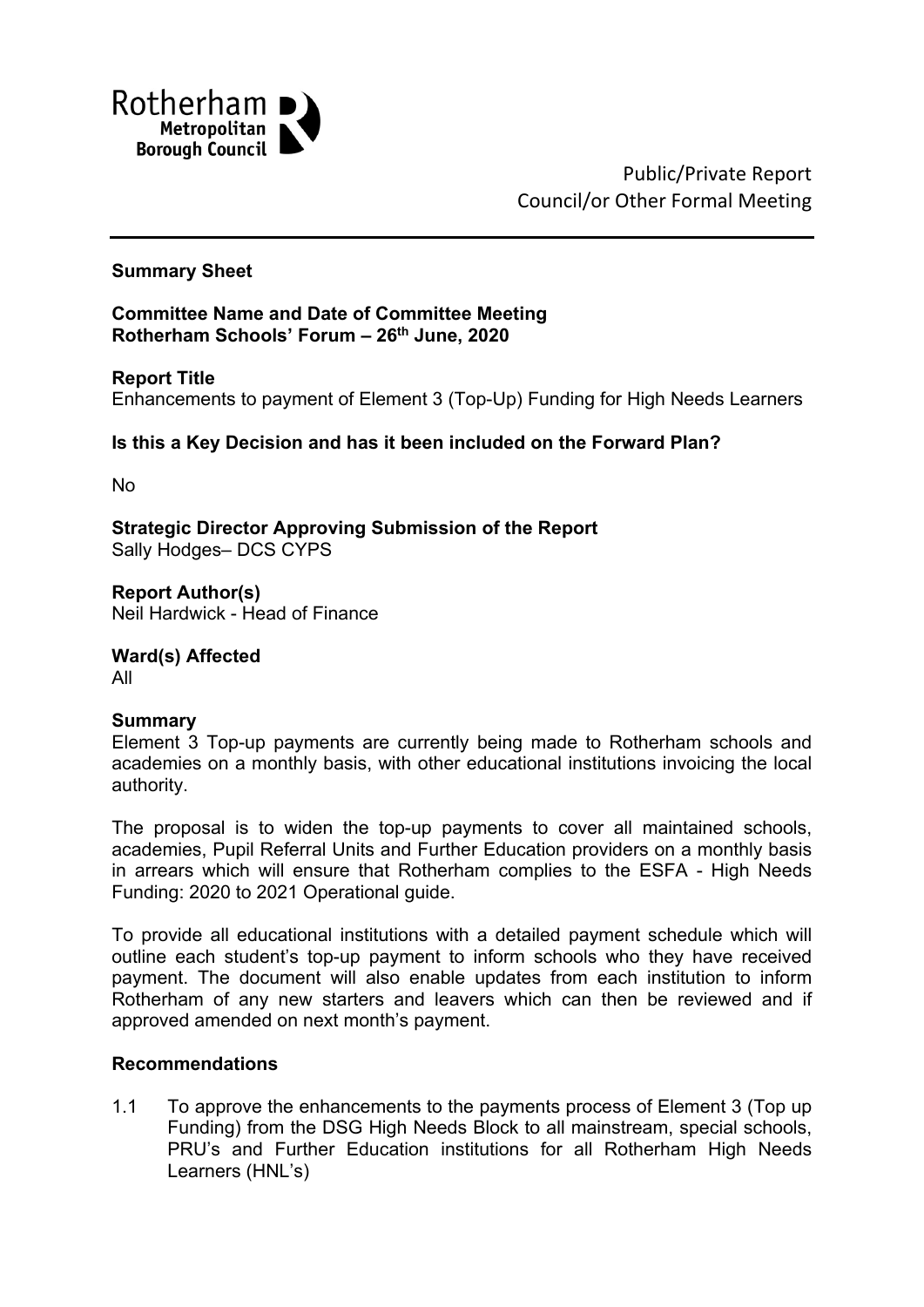# **List of Appendices Included**

Element 3 (Top-Up) Funding Template

# **Background Papers**

ESFA - High Needs Funding: 2020 to 2021 Operational guide

# **Consideration by any other Council Committee, Scrutiny or Advisory Panel** No

**Council Approval Required** No

**Exempt from the Press and Public** No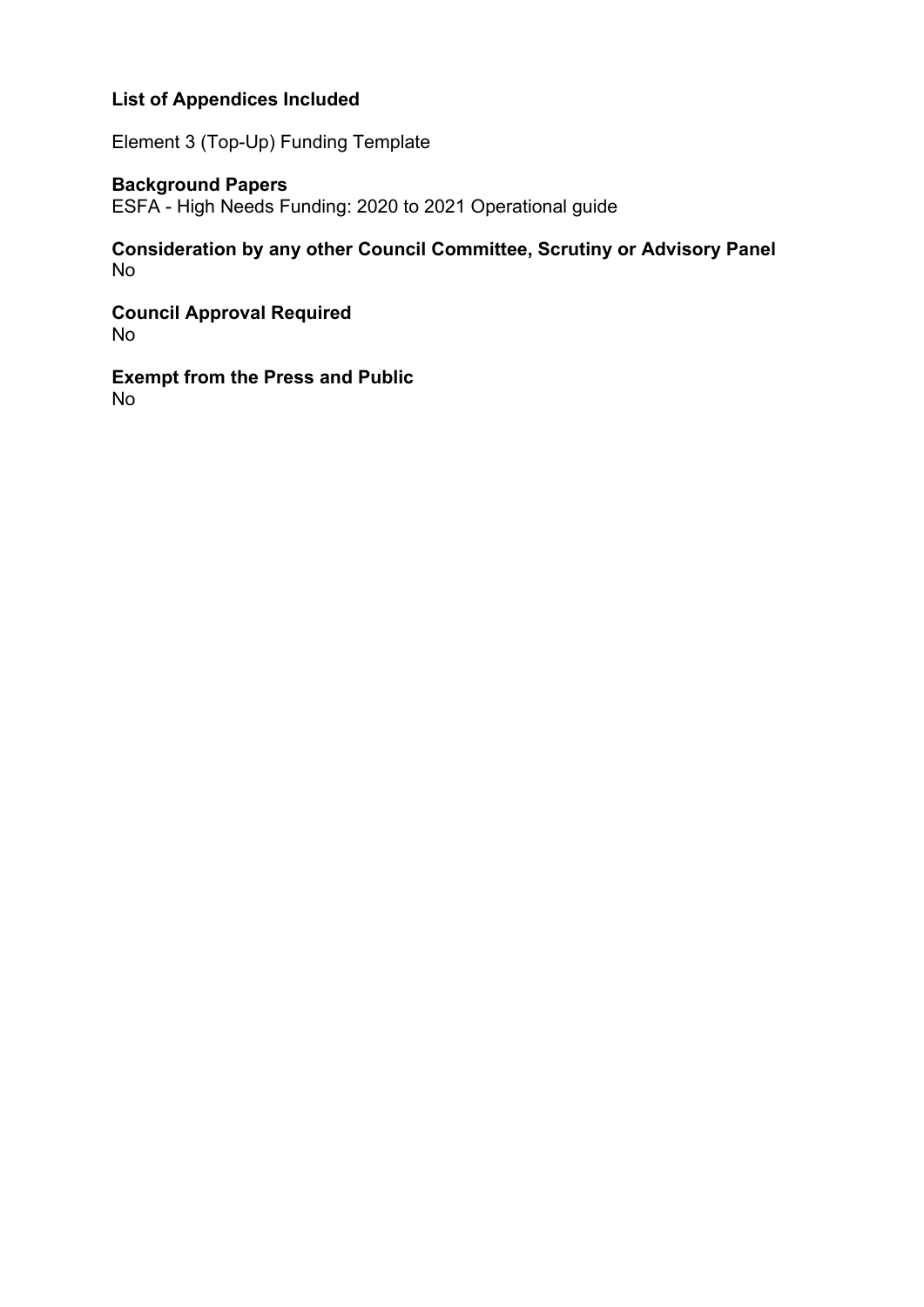### **Update to Payment Process for Element 3 (Top Up) Funding for High Needs Learners**

### **1. Recommendations**

1.1 To approve the enhancements to the payments process of Element 3 (Top up Funding) from the DSG High Needs Block to all mainstream, special schools, PRU's and Further Education institutions for all Rotherham High Needs Learners (HNL's)

### **2. Background**

- 2.1 As outlined in the ESFA's High Needs Block Operational Guidance, the high needs funding system supports provision for children and young people with special educational needs and disabilities (SEND) from their early years to age 25, enabling both local authorities and institutions to meet their statutory duties under the Children and Families Act 2014. High needs funding is also intended to support good quality AP for pre-16 pupils who, because of exclusion, illness or other reasons, cannot receive their education in mainstream or special schools.
- 2.2 The high needs funding block provides local authorities with resources for place funding and top-up funding for institutions, and funding for high needs services delivered directly by the authority or under a separate funding agreement with institutions (including funding devolved to institutions), as permitted by regulations.
- 2.3 Top-up funding is the funding required, over and above the core funding an institution receives, to enable a pupil or student with high needs to participate in education and learning. This is paid by the commissioning local authority and should reflect the costs of additional support to meet the individual pupil or student's needs. Top-up funding can also reflect costs that relate to the facilities required to support a pupil's or student's education and training needs (either for individuals or on offer to all) and can take into account expected place occupancy levels and other factors.
- 2.4 Although many of the pupils and students receiving high needs funding will have EHC plans, local authorities have the flexibility to provide high needs funding outside the statutory assessment process for all children and young people with high needs up to the age of 19.
- 2.5 Local authorities bear the ultimate responsibility for decisions on top-up funding, as they are accountable for spending from their high needs budgets. In all instances, pupils or students with an EHC plan must have their placement commissioned by a local authority and an agreement should be in place between the local authority and the institution that confirms the amount of top-up funding to be paid (as set out below). Even where provision is specified in an EHC plan, there is no statutory requirement that a local authority has to pay top-up funding at a particular rate requested by a school or institution.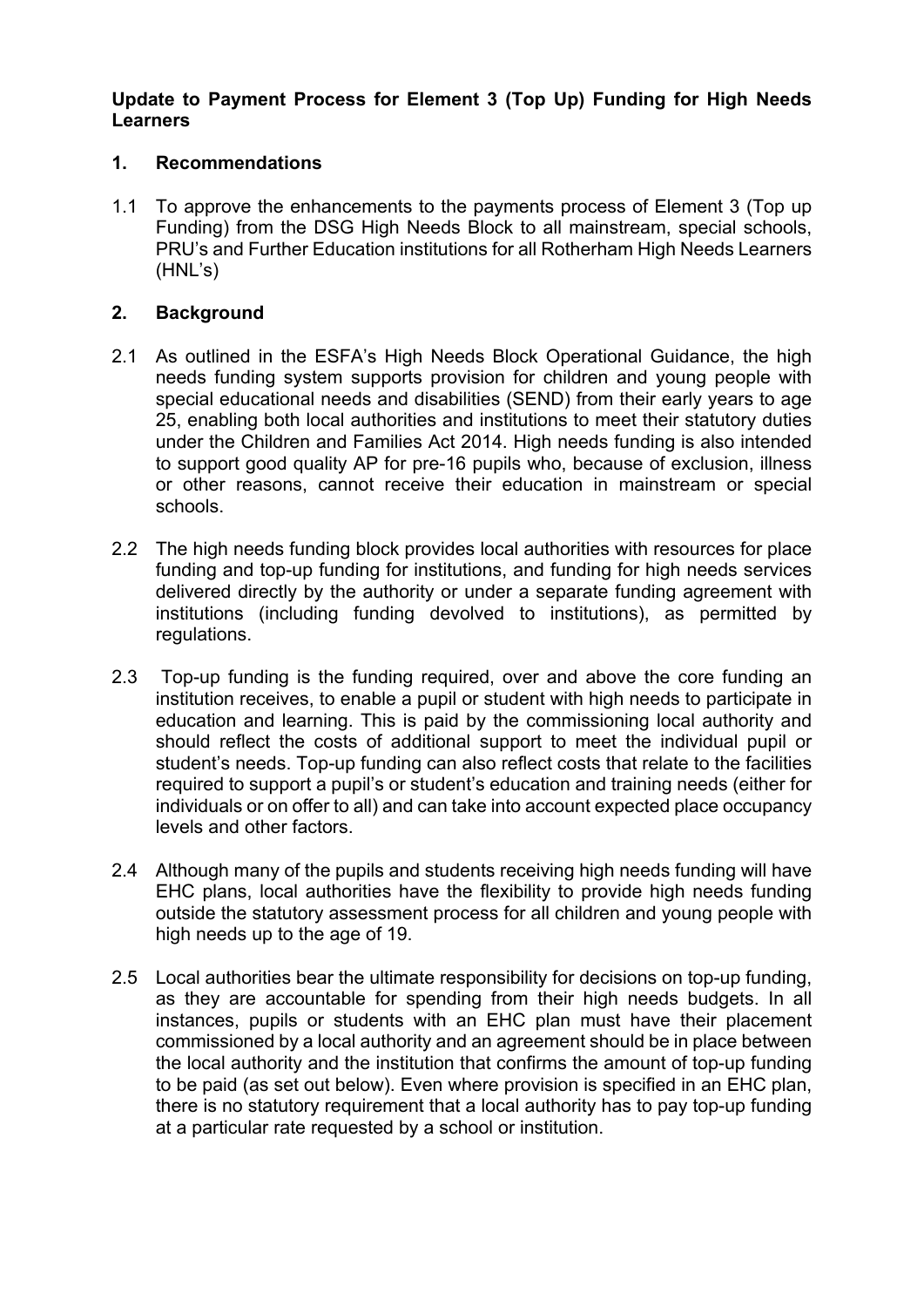- 2.6 Local authorities' expenditure from the DSG is subject to conditions of grant set by the department, which govern the way high needs funding is used. For example:
	- local authorities must treat those placed in maintained provision, in academies and free schools, in the further education sector, and in nonmaintained and independent provision on a fair and equivalent basis when making arrangements for funding young people with high needs.
	- local authorities must make payments of top-up funding to institutions in a timely fashion and on a basis agreed with the institution; payments must be monthly unless otherwise agreed (such as termly in advance)
	- institutions should contact ESFA where there are problems reaching agreement or receiving timely payments
	- ESFA will examine cases and consider remedial action where there is clear evidence that a local authority is not meeting the required conditions of grant

## **3. Key Issues**

- 3.1 Issues with education institutions not always invoicing on a regular basis, rates being queried and eligibility of student top-up payments is leading to delays in processing of some payments.
- 3.2 Queries from schools and academies as to which pupils they have received topup payments for as they do not receive a remittance advice.
- 3.3 Accuracy of the data on Capita One are expected to be improved as discrepancies between institutions and Rotherham's data.
- 3.4 To provide greater clarity on Element 3 Top-Up Funding the annual agreed funding is to paid across 11 months with no payment for August. Any new starters or leavers will receive a month payment prorata to the calendar days in the month their placement starts or ends.
- 3.5 It is a requirement of the ESFA High Needs Funding: 2020 to 2021 Operational guide to make payments of top-up funding to institutions in a timely fashion and on a basis agreed with the institution; payments must be monthly unless otherwise agreed.

#### **4. Options considered and recommended proposal**

- 4.1 To extend the monthly top-up payments to cover all maintained schools, academies, Pupil Referral Units and Further Education providers supporting Rotherham High Needs Learners (HNL's).
- 4.2 To introduce a Top-Up Funding Payment Schedule to enable clarity on students the payment relates and enable feedback from the provide on new starters and leavers, see Appendix 1 for details.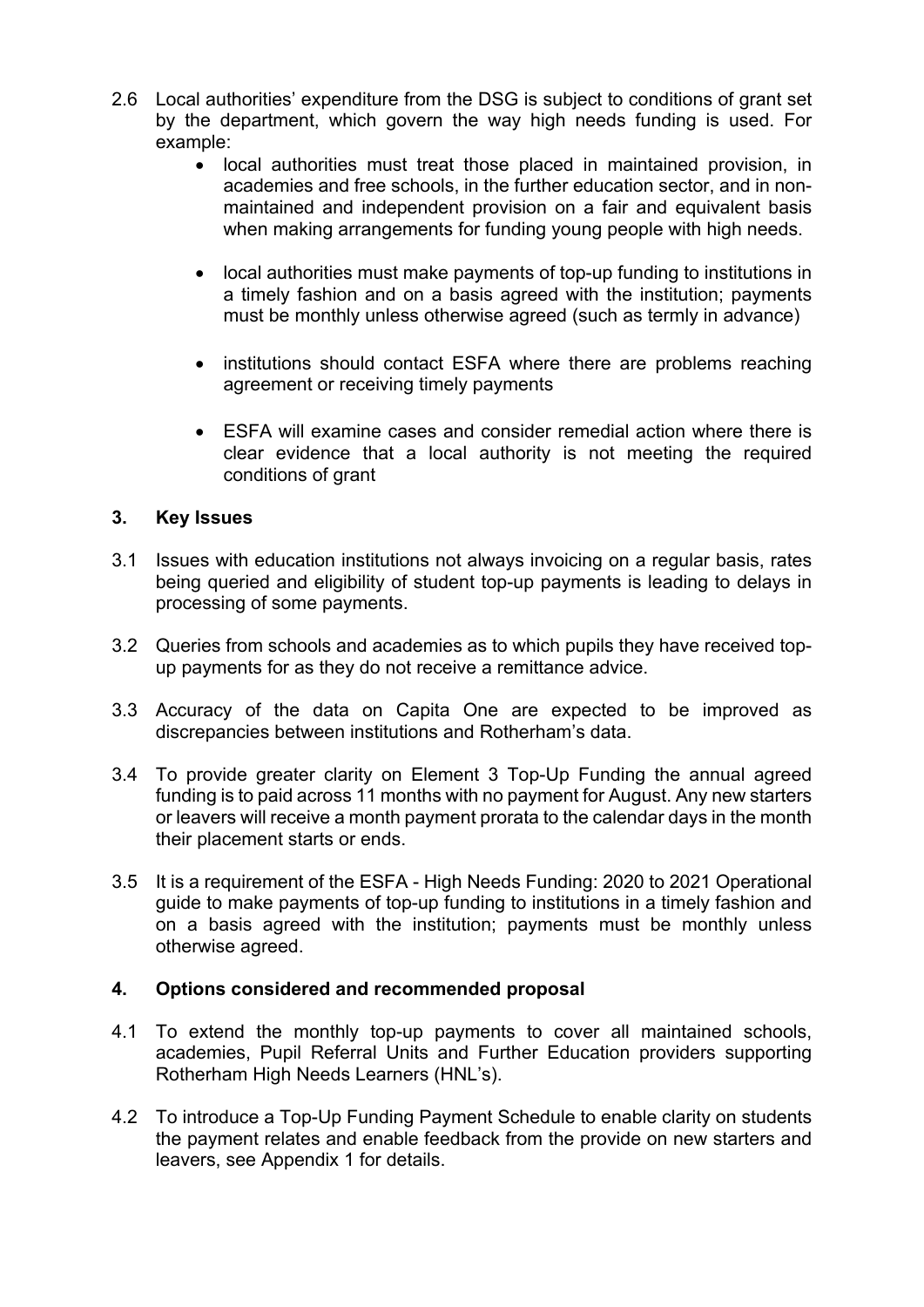4.3 To agree the annual top-up funding to be paid in 11 monthly payments as outlined in para 3.4

## **5. Consultation**

- 5.1 The recommended proposal has been piloted with RNN and two Sheffield schools, who are very happy with the process.
- 5.2 This report is to be submitted to School Forum to inform them of the new proposed process which will enable Rotherham to comply with ESFA guidance.

# **6. Timetable and Accountability for Implementing this Decision**

6.1 It is proposed that the first payment with the new payment schedule is actioned at the end of May

## **7. Financial and Procurement Implications**

- 7.1 The Element 3 Top-up Funding is approximately £13m per annum and the implementation of a monthly payment schedule extended across more educational institutions will improve monitoring of the High Needs Block.
- 7.2 There are no financial implications.

#### **8. Legal Implications**

8.1 There are no legal implications.

#### **9. Human Resources Implications**

9.1 There are no HR implications.

#### **10. Implications for Children and Young People and Vulnerable Adults**

10.1 The overarching aim is to provide top-up funding to educational institutions in a timely fashion, with a payment schedule which provides clarity on the students the provider is receiving top up funding.

# **11 Equalities and Human Rights Implications**

11.1 There are no implications.

#### **12. Implications for Partners and Other Directorates**

12.1 There will be no direct implication other than consideration will be given to how we can support each other around workforce development.

#### **13. Risks and Mitigation**